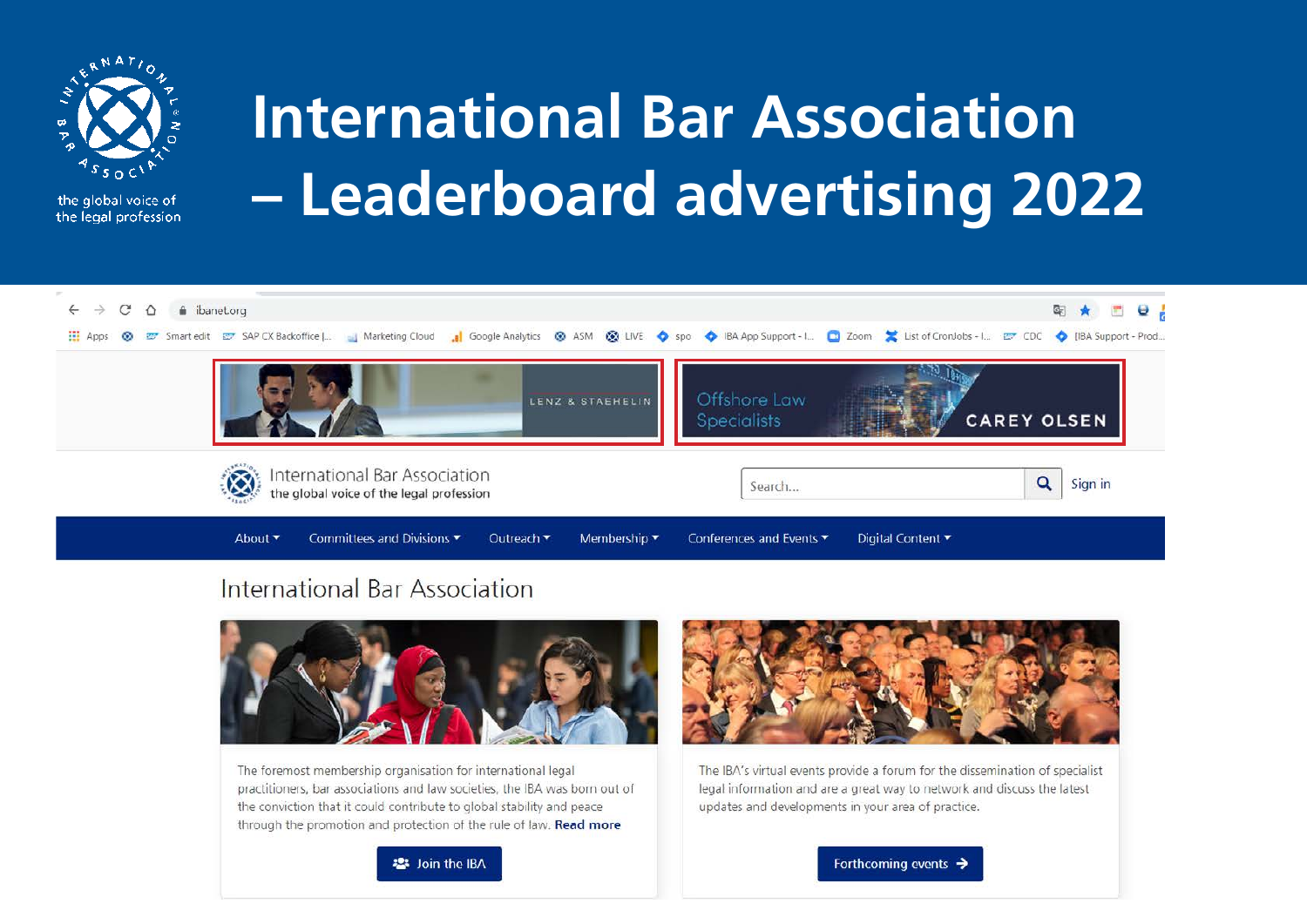

## **Leaderboard advert statistics**

The International Bar Association's (IBA) website is a chief point reference for the legal practitioners the world over, providing an extensive range of content to the global legal profession.

#### **Page views**

• 4,987,615 page views in the last 12 months

#### **Monthly page views**

| <b>June 2021</b> | 348,539 |
|------------------|---------|
| <b>July 2021</b> | 285,567 |
| August 2021      | 284,586 |
| September 2021   | 387,991 |
| October 2021     | 423,984 |
| November 2021    | 370,171 |
| December 2021    | 410,302 |
| January 2022     | 394,127 |
| February 2022    | 413,351 |
| March 2022       | 571,954 |
| April 2022       | 556,272 |
| <b>May 2022</b>  | 540,771 |
|                  |         |

#### **Audience insight**

- senior and managing partners law firms
- majority are in private practice

#### **Geographical breakdown by continent**



#### **Technology coverage - Mobile**

| Android | $-60.54%$ |
|---------|-----------|
| iOS     | $-37.95%$ |
| Others  | $-1.5\%$  |

#### **Technology coverage - Browser**

| $-64.51%$  |
|------------|
| $-18.54\%$ |
| $-16.95%$  |
|            |

On average, an advert on the IBA website will receive 415,634 page views per month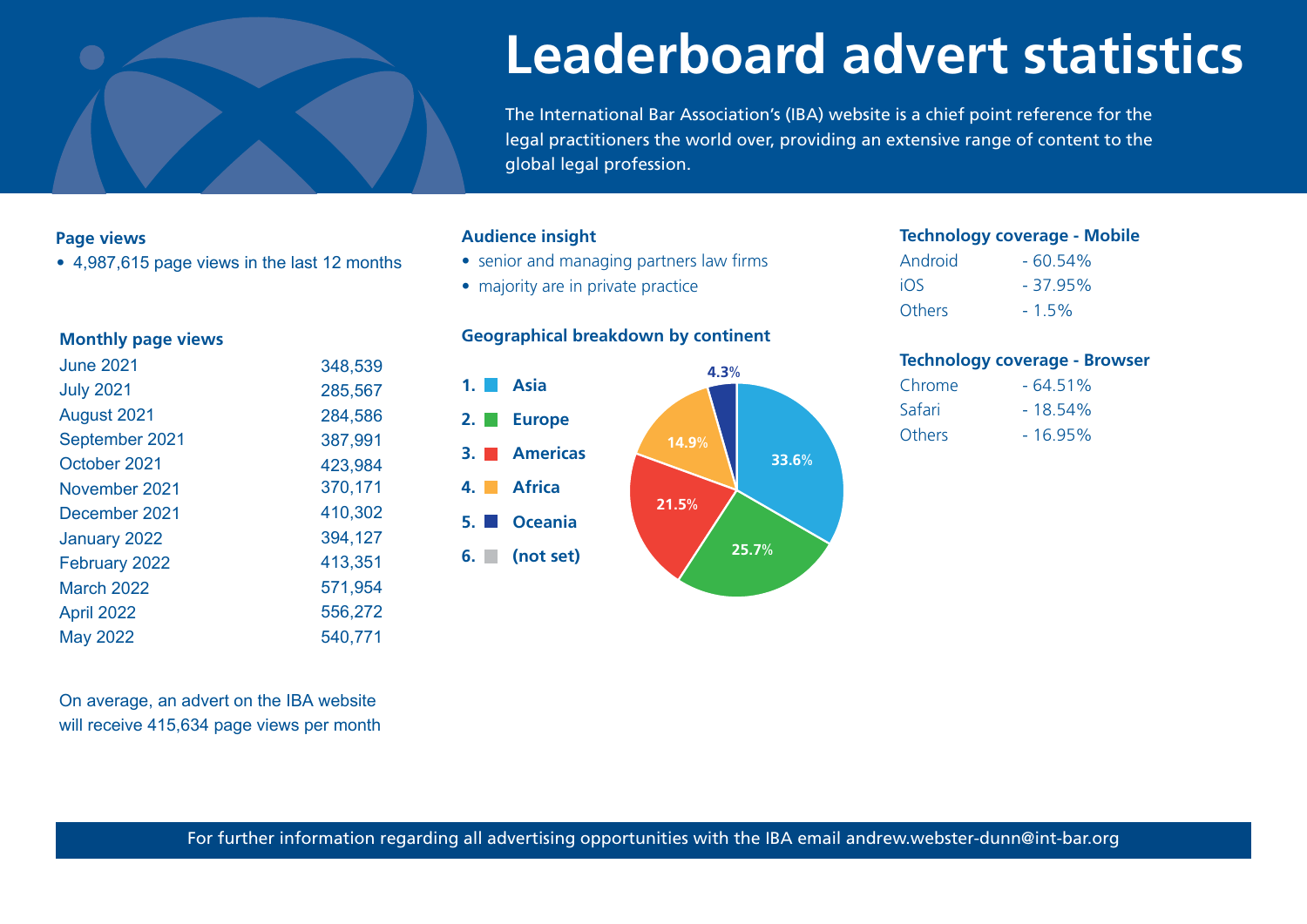### **Leaderboard advertisement booking form 2022**

To make a booking, complete the form below giving your invoicing details, ticking the months you wish to secure and then email the form to andrew.webster-dunn@int-bar.org

#### **Tick boxes below to indicate selected months**



**Cost** £3,000 per calender month

**Dimensions (pixels)** 600 (wide) x 90 (high) **File format** Gif, JPG **Resolution**  72dpi

**max file size** 100KB

If your invoicing address is registered in the UK or EU Member state, you MUST provide your VAT reg no., below, to ensure that VAT is charged correctly.

| Invoicing contact details and address |
|---------------------------------------|
|                                       |
|                                       |
|                                       |
|                                       |
|                                       |
| Address line 1                        |
|                                       |
|                                       |
|                                       |
|                                       |
|                                       |
|                                       |
|                                       |
|                                       |

NB. The minimum duration of a booking is one calendar month beginning on the 1st day of said month and ending on last calendar day of the month booked,the maximum booking in one calendar year is 3 months. Notification of the number of page impressions received for that month will be forwarded to you along with your invoice within 7 days of the end of the calendar month booked. See terms & conditions for payment details.

International Bar Association 5 Chancery Lane, London WC2A 1LG